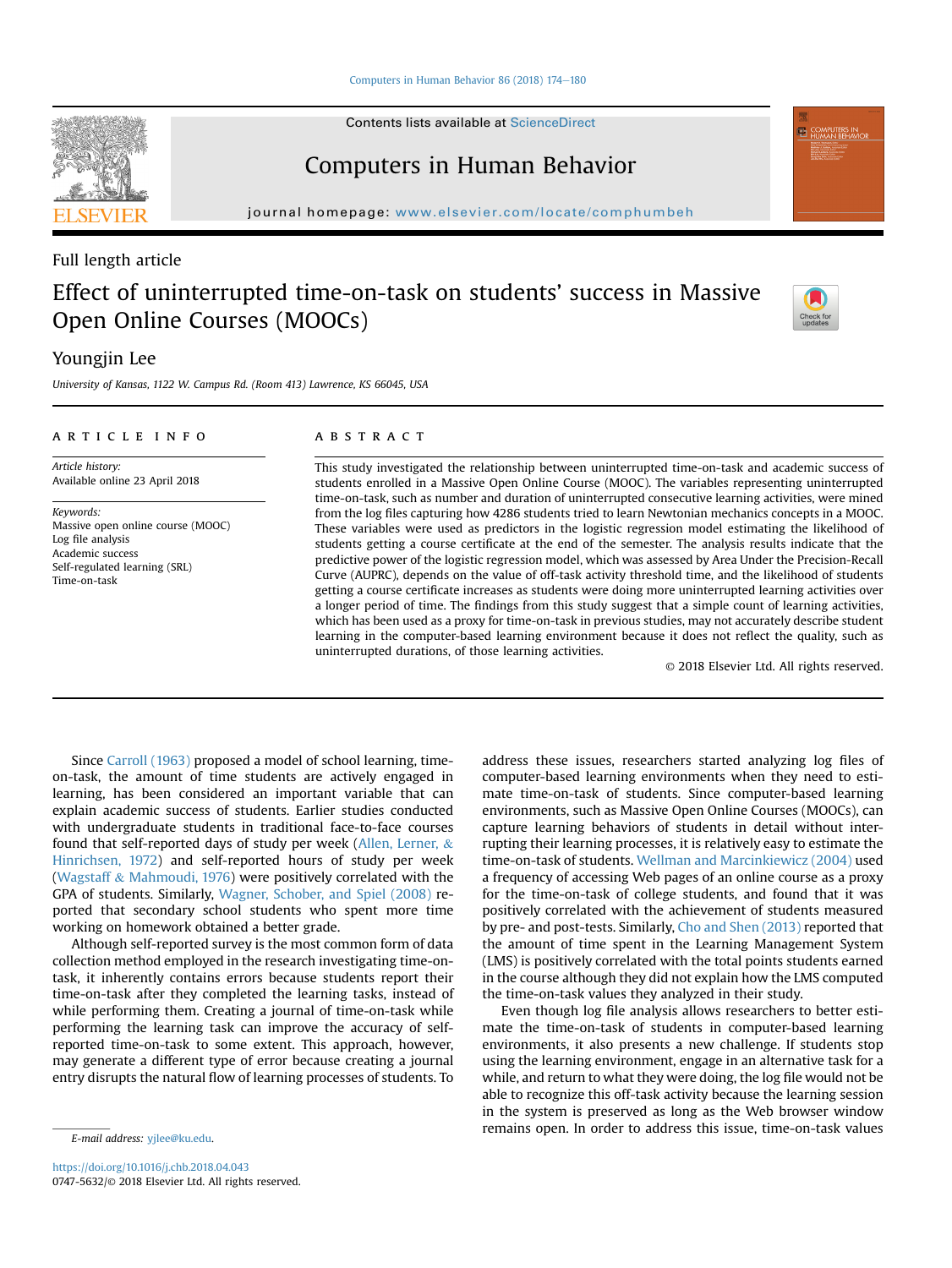longer than a pre-determined threshold, which typically ranges from 10 to 60 min, are often discarded from the analysis [\(Ba-Omar](#page-5-0) & [Petrounias, 2007; del Valle](#page-5-0) & [Duffy, 2007; Munk](#page-5-0) & [Drlík, 2011;](#page-5-0) [Wise, Speer, Marbouti,](#page-5-0) & [Hsiao, 2012\)](#page-5-0). Although [Kovanovi](#page-6-0)[c et al.](#page-6-0) [\(2015\)](#page-6-0)'s experiments show that the threshold value for determining off-task activities has an impact on the subsequent data analysis, many studies analyzing log files of computer-based learning environments did not take into account off-task activities when they examined the relationship between time-on-task and students' academic success. In addition, most studies focusing on time-on-task were descriptive in nature, and did not investigate whether time-on-task can predict the academic success of students.

The study reported in this paper analyzed the log files of a MOOC to infer uninterrupted time-on-task of students by excluding off-task activities from the analysis, and examined the effect of uninterrupted time-on-task on the academic success of students in the MOOC. More specifically, this study has two research questions: (1) Does the threshold value determining off-task activities have an impact on the predictive power of the model estimating the likelihood of students getting a course certificate in the MOOC?; and (2) What is the relationship between uninterrupted time-on-task inferred from the log files of a MOOC and students' success in getting a course certificate? The rest of the paper is organized as follows. After reviewing related work, the method section describes the MOOC and its log files analyzed in this study, and explains in detail how the predictive models estimating the likelihood of students getting a course certificate were developed. The results section compares the predictive power of the developed models, and examines the relationship between uninterrupted time-on-task and the likelihood of students getting a course certificate, followed by discussion.

#### 1. Related work

#### 1.1. Completion rate and attrition in MOOCs

Completion rate and attrition in MOOCs have been extensively studied in recent years. [Breslow et al. \(2013\)](#page-5-0) examined how 154,763 students who signed up for a physics MOOC in spring 2012. They found that 15% of registrants tried to complete the first homework assignment, 6% of them passed the midterm exam, and only 5% of them earned the course certificate at the end of the semester. Similarly, [Ho et al. \(2014\)](#page-6-0) reported that about 5% of registrants were able to earn the course certificate when they examined the completion rate of students enrolled in seventeen HarvardX and MITx MOOCs between fall 2012 and summer 2013. [Jordan \(2015\)](#page-6-0) investigated the completion rates of more than hundred MOOCs having a different grading scheme and varying length of study. She found that the completion rate of MOOCs varied widely (from 0.7% to 52.1%), depending on the length of study (higher completion rates for shorter MOOCs), start date (higher completion rates for recent MOOCs), and assessment type (higher completion rates when MOOCs adopt an automatic grading scheme). When [Goldberg et al. \(2015\)](#page-6-0) investigated the relationship between participants' level of education and engagement in their completion of a MOOC on dementia, they found that 38% of registrants were able to complete the course, and the discussion board activity was a significant predictor for their course completion. [Crossley, Paquette, Dascalu, McNamara, and Baker \(2016\)](#page-6-0) examined whether students' online activity and the language they produce in the discussion forum can predict the course completion. Of 320 students who completed at least one graded assignment and produced at least 50 words in discussion forum, 187 students were able to complete the course successfully (completion rate  $=$  58%). In

[Hone and SaidEl \(2016\)](#page-6-0)'s survey study of 379 participants, 32% of survey respondents were able to complete an entire course, and there was no significant difference in the course completion rate by gender, level of study (undergraduate or postgraduate) or MOOC platform used by students. In [Pursel, Zhang, Jablokow, Choi, and](#page-6-0) [Velegol \(2017\)](#page-6-0)'s study, 5.6% of students who registered for a MOOC on creativity and innovation were able to complete the course with a statement of accomplishment. They also found that registering after the course launch date is negatively correlated with the course completion while the frequency of watching a video, posting a message and providing a comment are positively correlated with the course completion.

Several studies indicate that study time or time management is the most common reason for disengaging from MOOCs. [Nawrot and](#page-6-0) [Doucet \(2014\)](#page-6-0) reported that about 70% of the survey respondents  $(N = 508)$  indicated that bad time management (e.g., bad time organization, conflicting real life responsibilities, too much time consuming course, left behind due to illness or work) was the main reason for their MOOC withdrawal decision. [Kizilcec and Halawa](#page-6-0) [\(2015\)](#page-6-0) analyzed the survey responses of 1968 students who were sampled from twenty MOOCs to investigate reasons for attrition. Their analysis revealed four reasons for disengaging: time issues, course difficulty, format and content, and goals and expectations (in the order of significance). 84% of survey respondents mentioned that they did not have enough time for the course, and half of those respondents also indicated that they are easily distracted from the course. [Zheng, Rosson, Shih, and Carroll \(2015\)](#page-6-0)'s interview with 18 students taking a MOOC revealed that high workload, challenging course content, lack of time, lack of pressure, no sense of community, social influence and lengthy course start-up were the factors relevant to course drop-out. Similarly, Eriksson, Adawi, and Stöhr [\(2016\)](#page-6-0) found that the learner's ability to find and manage time was the most frequently mentioned reason for course drop-out when they interviewed 34 students selected from two MOOCs with a different completion rate. Other reasons for disengagement include the learner's perception of course content, the learner's perception of course design, and the learner's social situation and characteristics.

## 1.2. Effect of time-on-task on academic performance in computerbased learning environments

In the last decade, researchers studied the effect of time-on-task on academic performance of students learning in the computerbased learning environment. [Lustria \(2007\)](#page-6-0) found that college students who spent more time in using interactive Web sites containing health related information performed better in the comprehension test. [Louw, Muller, and Tredoux \(2008\)](#page-6-0) examined the importance of various predictors such as pre-existing level of mathematics ability, degree of access to computers outside of school, time spent on computers both inside and outside of school and on the computer-based tutoring system used in the study, computer literacy, confidence in using information technology, motivation for mathematics, degree of enjoyment of learning mathematics, intention to study after school, language used at home and parental encouragement. Of these predictors, they found that time spent on the computer-based tutoring environment was the strongest variable predicting the academic success of high school students participating in their study. When [Krause, Stark,](#page-6-0) [and Mandl \(2009\)](#page-6-0) investigated how 137 college students learned statistics in the computer-based learning environment, they found that the time-on-task is significantly positively correlated with the learning outcome of students. [Macfadyen and Dawson \(2010\)](#page-6-0)'s log file analysis of an LMS showed that number of log-ins and time spent in the LMS can explain more than 30% of variance in the final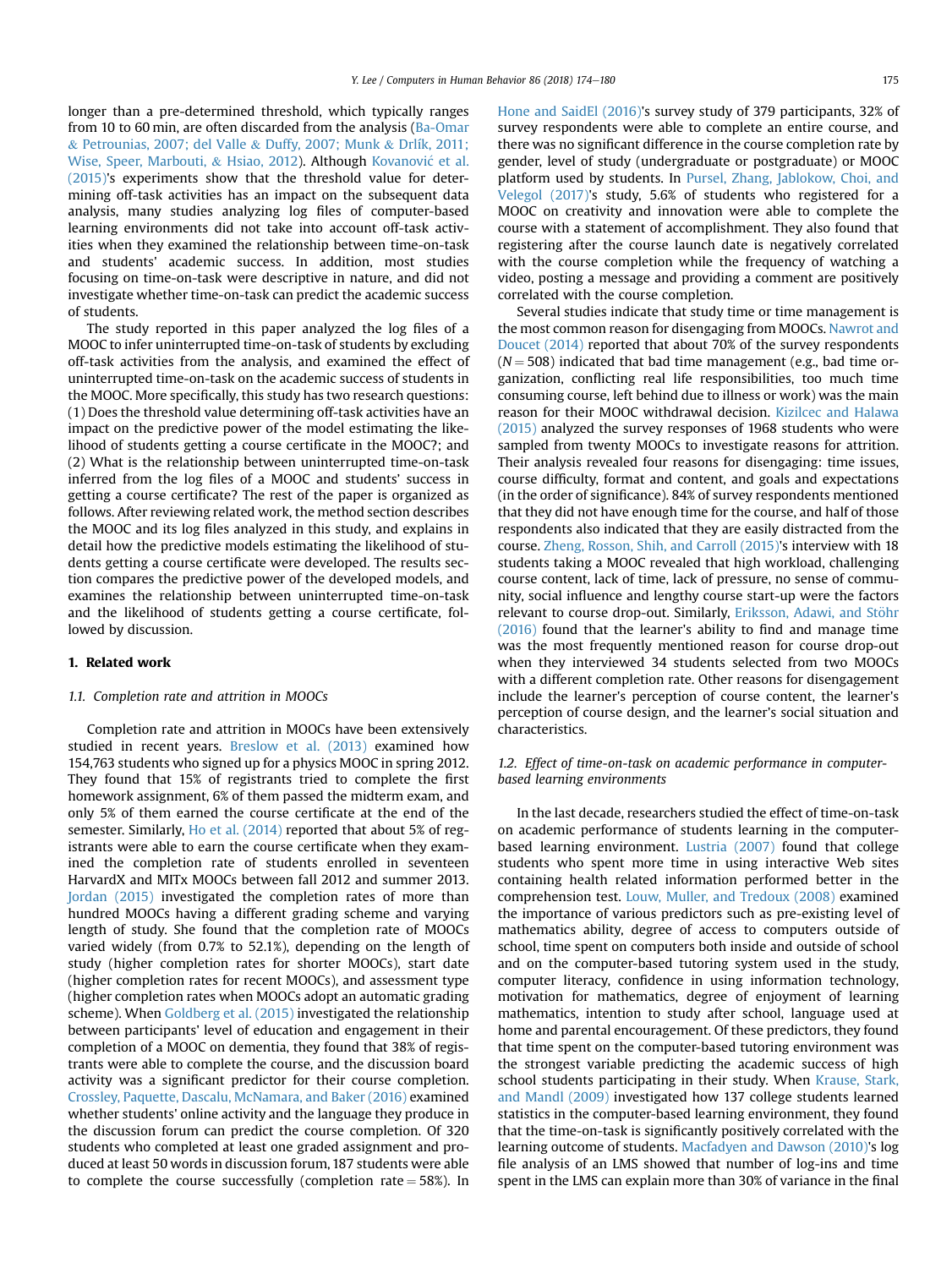grade of college students. [Cho and Shen \(2013\)](#page-5-0) reported that timeon-task logged in the LMS, along with effort regulation, can predict students' academic achievement in the course. [Goldhammer et al.](#page-6-0) [\(2014\)](#page-6-0) investigated how the effect of time-on-task on the learning performance in the computer-based learning environment is moderated by task difficulty and student skill using linear mixed models. When students were solving problems in the computerbased learning environment, time-on-task increased with task difficulty, and was positively related to the performance of students. However, the positive effect of time-on-task decreased as skill levels of students is increasing. [Landers and Landers \(2015\)](#page-6-0) studied the effect of time-on-task in the gamified learning environment. They reported that college students who learned in the gamified learning environment spent much more time using the learning environment than students who used non-gamified learning environment, which in turn improved their academic performance in the course. Although these studies reported timeon-task as an important predictor for academic success of students learning in the computer-based learning environment, none of them took into account off-task activities of students, which may have an impact on the predictive power of time-on-task.

### 2. Method

## 2.1. Context

This study analyzed the log files that captured how 12,981 students who signed up for a MOOC called "edX 8.MReVx Mechanics Review (hereafter, 8.MReVx)" interacted with various learning resources during the Summer 2014 semester. 83% of 12,981 registrants were male and 17% of them were female. Age of registrants varied from 15 to 75: 45% of them were under 26, 39% of them were in the range of 26 and 40, and 16% of them were age 41 and above. 25% of registrants had an advanced degree, 35% of them had a college degree, and 38% of them had a secondary diploma or less. Geographic distribution included the US (27% of registrants), India (18%), UK (3.6%), Brazil (2.8%) and others.

8.MReVx, which was offered by MIT, is designed to provide a comprehensive overview of Newtonian mechanics and greater expertise with problem-solving. 8.MReVx provides various learning resources, such as e-texts, videos, discussion boards, wiki, checkpoints, weekly homework problems, quizzes, midterm exam and final exam, to help students learn Newtonian mechanics concepts. Students did not need to use an external resource, such as textbook, because the course was designed to be self-contained; it provided all required information through its e-texts and wiki. Checkpoints are easier problems embedded within e-texts as formative assessments whereas homework problems, quizzes, midterm exam and final exam are more difficult problems provided throughout the 12-week long semester as summative assessments. Students were given a week to work on formative and summative assessment problems which were due on Sunday at midnight. The achievement of students was determined by checkpoints (8%), homework problems (34%), quizzes (36%), midterm exam (7%) and final exam (16%), and students who scored more than 60% of the maximum possible points received a course certificate. For further explorations of course structure and available learning resources, see the archived course at [https://courses.edx.org/courses/MITx/8.](https://courses.edx.org/courses/MITx/8.MReVx/2T2014/info) [MReVx/2T2014/info.](https://courses.edx.org/courses/MITx/8.MReVx/2T2014/info)

### 2.2. Procedures

Of 12,981 students who registered in 8.MReVx, this study focused on students who solved at least one assessment problem  $(N = 4286)$  because problem solving is the most important learning activity for earning a certificate in this course; in 8.MReVx, all available points were allocated to solving formative and summative assessment problems. Of these 4286 students who solved at least one assessment problem, only 434 students earned a course certificate at the end of the semester.

Fig. 1 shows a snippet of log files analyzed in this study. Each row is a timestamped database transaction representing a specific learning activity experienced by one particular student enrolled in the MOOC. One can easily see that the student solved a problem ([check\_problem\_correct] in row 14 in Fig. 1), watched the same video twice ([play\_video] in row 15 and 17 in Fig. 1), and then solved another problem ([check\_problem correct] in row 19 in Fig. 1). In total, there were 12,981 log files like the one shown in Fig. 1 because each log file captured what one student did while taking the course. These log files were imported into an SQLite ([https://www.sqlite.org\)](https://www.sqlite.org) database, and Python ([https://www.](https://www.python.org) [python.org](https://www.python.org)) and R [\(https://www.r-project.org\)](https://www.r-project.org) scripts were developed to pre-process the merged log files in the imported database.

Pre-processing of the merged log files consists of the following steps. First, examine "Event" and "Resource Name" columns in the database to create a list of unique problems available in the entire course. Second, for each student in the database, examine how many problems he or she tried to solve. Third, select a subset of students who attempted to solve at least one problem. Fourth, compute the time-on-task for all learning activities of selected students (e.g. [play\_video] in row 17 in Fig. 1), by subtracting its timestamp value (e.g., 6/24/14 16:05:21.327 in row 17 in Fig. 1) from the timestamp value of the subsequent learning activity (e.g., 6/24/ 14 16:13:28.982 in row 18 in Fig. 1). Finally, using the computed time-on-task values, create variables representing the frequency and the duration of uninterrupted time-on-task such as (1) number of learning chunks per week  $(N_{\rm LC})$ ; (2) number of learning activities per week ( $N_{LA}$ ); (3) duration of all learning chunks per week ( $T_{LC}$ ); and (4) median of duration of learning chunks per week ( $MedT_{LC}$ ).

[Figure 2](#page-3-0) explains how these variables are defined and computed in this study. Each row in [Fig. 2](#page-3-0) represents a specific learning activity, such as solving a problem or watching a video, one particular MOOC student experienced during one week period. A learning chunk is defined as a group of consecutive learning activities not interrupted by an off-task activity, an activity whose time-on-task value is larger than a predetermined threshold value (e.g., 10, 30 or 60 min). [Fig. 2](#page-3-0) indicates that the student had three learning chunks this week ( $N_{\text{LC}}$  = 3) that are separated by two off-task activities. Number of learning activities per week is the count of individual learning activity whose time-on-task value is smaller than the predetermined off-task activity threshold time  $(N_{LA} = 10$  in [Fig. 2](#page-3-0)). Duration of all learning chunks can be obtained by summing up the duration of individual learning chunk observed in the week (i.e.,  $T_{LC} = T_{LC,1} + T_{LC,2} + T_{LC,3}$ ;  $T_{LC,1} = TOT_1 + TOT_2 + TOT_3$ ;

|                | A                                      | B                                            | c                                  | n                     |
|----------------|----------------------------------------|----------------------------------------------|------------------------------------|-----------------------|
| $\mathbf{1}$   | Timestamp                              | Event                                        | <b>Resource Name</b>               | Display Name          |
| $\overline{2}$ | 6/24/14 15:47:52.603 [goto_page]       |                                              | [info]                             | [info]                |
| 3              | 6/24/14 15:48:17.947 [goto_page]       |                                              | [courseware]                       | [courseware]          |
| 4              | 6/24/14 15:48:19.519 [goto page]       |                                              | [HWK 3]                            | [HWK 3]               |
| 5              | 6/24/14 15:48:25.259 [goto page]       |                                              | [general forum]                    | [general forum]       |
| 6              | 6/24/14 15:48:57.918 [read discussion] |                                              | [general forum]                    | [TODO]                |
| $\overline{7}$ | 6/24/14 15:57:26.043 [goto_page]       |                                              | [courseware]                       | [courseware]          |
| 8              | 6/24/14 15:57:27.977 [goto_page]       |                                              | [HWK 3]                            | [HWK 3]               |
| 9              | 6/24/14 15:57:47.130 [goto_page]       |                                              | [Pulley_Acceleration]              | [Pulley_Acceleration] |
| 10             | 6/24/14 15:57:51.771 [problem_get]     |                                              | [Pulley_Acceleration_Part_2]       | [Pulley_Acceleration] |
| 11             | 6/24/14 15:57:51.772 [problem_get]     |                                              | [Pulley_Acceleration]              | [Pulley_Acceleration] |
| 12             | 6/24/14 15:57:51.931 [problem_get]     |                                              | [Pulley Acceleration Part 3]       | [Pulley_Acceleration] |
| 13             | 6/24/14 15:57:51.977 [problem_get]     |                                              | [Pulley Acceleration Part 4]       | [Pulley_Acceleration] |
| 14             |                                        | 6/24/14 15:59:13.091 [check problem correct] | [Pulley Acceleration 2 1]          | [Pulley Acceleration] |
| 15             | 6/24/14 16:00:25.198 [play_video]      |                                              | [3ec6b4bf400647e392e3a0721b0d0bec] | [Pulley Acceleration] |
| 16             | 6/24/14 16:02:34.980 [pause_video]     |                                              | [3ec6b4bf400647e392e3a0721b0d0bec] | [Pulley Acceleration] |
| 17             | 6/24/14 16:05:21.327 [play_video]      |                                              | [3ec6b4bf400647e392e3a0721b0d0bec] | [Pulley Acceleration] |
| 18             | 6/24/14 16:13:28.982 [pause video]     |                                              | [3ec6b4bf400647e392e3a0721b0d0bec] | [Pulley Acceleration] |
| 19             |                                        | 6/24/14 16:14:19.478 [check problem correct] | [Pulley Acceleration Part 2 2 1]   | [Pulley Acceleration] |

Fig. 1. An example of 8.MReVx log files analyzed in the study.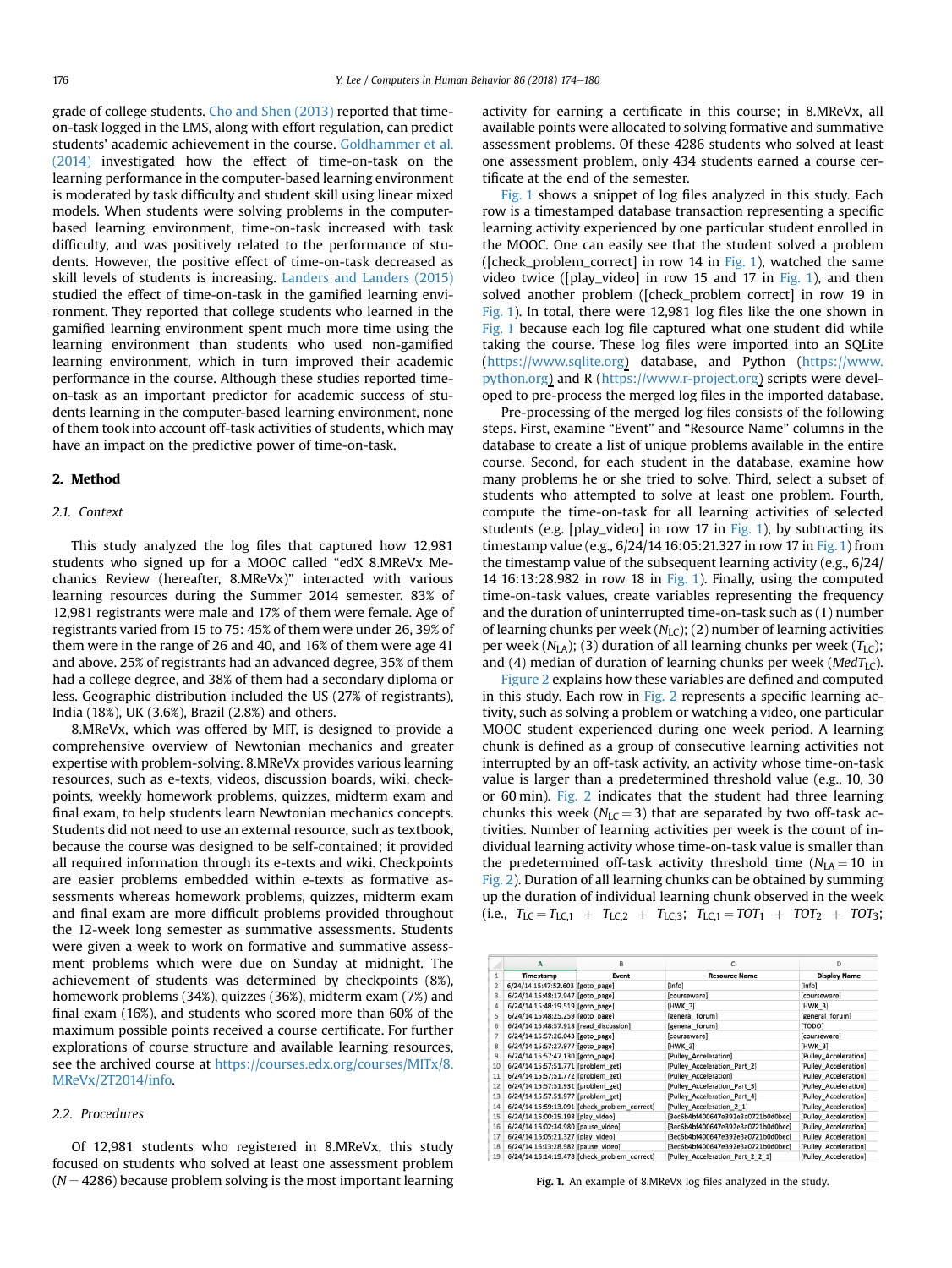<span id="page-3-0"></span>

Fig. 2. Learning chunk  $(LC_i)$ , off-task activity, time-on-task  $(TOT_i)$ , and duration of learning chunk ( $T_{LC,i}$ ) identified in the log file.

 $T_{\text{LC},2} = TOT_4 + TOT_5 + TOT_6$ ;  $T_{\text{LC},3} = TOT_7 + TOT_8 + TOT_9 + TOT_{10}$ ).<br>Finally, median of duration of learning chunks of duration of learning ( $MedT_{LC} = Median({T_{LC,1}, T_{LC,2}, T_{LC,3}})$  captures, on average, how long students were engaged in meaningful learning activities before getting distracted by an off-task action.

Log transform was applied to these variables in order to mitigate heavy skewness and incompatible ranges. Table 1 summarizes descriptive statistics of unscaled and log-transformed variables pre-processed with different off-task activity threshold values.

## 2.3. Predictive models estimating likelihood of students getting course certificate

In order to answer the research questions, three logistic regression models (base, main effect and interaction) were developed. The response variable of logistic regression model was whether or not students earned a course certificate at the end of the

#### Table 1

Mean, median, standard deviation and interquartile range of unscaled and logtransformed variables representing the frequency and the duration of uninterrupted time-on-task.

| Variable                      | Mean     | Median  | <b>SD</b> | IQR      |  |  |
|-------------------------------|----------|---------|-----------|----------|--|--|
| Off-task threshold $=$ 10 min |          |         |           |          |  |  |
| $N_{\rm LC}$                  | 8.75     | 5.00    | 10.13     | 9.00     |  |  |
| $N_{IA}$                      | 112.48   | 66.00   | 121.73    | 135.25   |  |  |
| $T_{\rm LC}$                  | 6826.12  | 3626.35 | 7947.68   | 8041.12  |  |  |
| $MedT_{LC}$                   | 658.48   | 491.57  | 618.97    | 543.15   |  |  |
| $log(N_{LC})$                 | 0.82     | 0.78    | 0.37      | 0.60     |  |  |
| log(N <sub>LA</sub> )         | 1.83     | 1.83    | 0.46      | 0.75     |  |  |
| $log(T_{LC})$                 | 3.55     | 3.56    | 0.54      | 0.79     |  |  |
| $log(MedT_{1c})$              | 6.12     | 6.20    | 0.93      | 1.08     |  |  |
| Off-task threshold $=$ 30 min |          |         |           |          |  |  |
| $N_{\rm LC}$                  | 5.40     | 3.50    | 5.51      | 5.00     |  |  |
| $N_{IA}$                      | 116.35   | 67.94   | 126.34    | 137.62   |  |  |
| $T_{\rm IC}$                  | 10638.27 | 5265.48 | 13310.41  | 12161.47 |  |  |
| $MedT_{LC}$                   | 1501.39  | 1159.74 | 1371.65   | 1461.46  |  |  |
| $log(N_{LC})$                 | 0.69     | 0.65    | 0.31      | 0.43     |  |  |
| log(N <sub>LA</sub> )         | 1.84     | 1.84    | 0.46      | 0.75     |  |  |
| $log(T_{LC})$                 | 3.70     | 3.72    | 0.59      | 0.83     |  |  |
| $log(MedT_{1c})$              | 6.88     | 7.06    | 1.08      | 1.28     |  |  |
| Off-task threshold $= 60$ min |          |         |           |          |  |  |
| $N_{\rm LC}$                  | 4.53     | 3.00    | 4.24      | 4.00     |  |  |
| $N_{IA}$                      | 117.30   | 68.00   | 127.53    | 138.75   |  |  |
| $T_{\rm LC}$                  | 13134.35 | 6316.93 | 17047.45  | 14899.79 |  |  |
| $MedT_{1C}$                   | 2029.12  | 1583.05 | 1914.13   | 2152.61  |  |  |
| $log(N_{LC})$                 | 0.65     | 0.60    | 0.28      | 0.37     |  |  |
| log(N <sub>LA</sub> )         | 1.85     | 1.84    | 0.46      | 0.75     |  |  |
| $log(T_{LC})$                 | 3.77     | 3.80    | 0.61      | 0.86     |  |  |
| $log(MedT_{LC})$              | 7.18     | 7.37    | 1.14      | 1.37     |  |  |

semester. The base model predicts a probability for getting a course certificate based on two explanatory variables, number of learning chunks per week  $(N_{\text{LC}})$  and number of learning activities per week  $(N<sub>LA</sub>)$ . The base model uses frequencies of uninterrupted learning activities as a proxy for the time-on-task of MOOC students as was done in the previous study. The main effect model includes two additional duration-based explanatory variables, duration of all learning chunks per week  $(T_{\text{LC}})$  and median of duration of learning chunks per week ( $MedT_{LC}$ ), in order to investigate whether the duration-based time-on-task variables proposed in this study can improve the predictive power of logistic regression model. Finally, the interaction model adds interaction terms to the main effect model in order to examine the importance of interactions between main effect explanatory variables. To investigate the effect of offtask threshold value on the predictive power of logistic regression model, each model was fit to data sets pre-processed with three different off-task activity threshold values frequently used in educational data mining research (10, 30 and 60 min). [Table 2](#page-4-0) summarizes the resulting nine predictive models compared in this study in terms of the off-task threshold value and the explanatory variables.

#### 3. Results

## 3.1. Effect of off-task threshold value on predictive power of logistic regression model

In order to investigate whether an off-task activity threshold value has an impact on the predictive power of logistic regression model, data sets pre-processed with three different off-task activity threshold values (10, 30 and 60 min) were divided into training and test sets, each logistic regression model (base, main effect and interaction) was fit to the three training sets, and the predictive power of each model was evaluated on the three test sets. When creating training and test sets, which consist of 80% and 20% of the original data sets, stratified random sampling was used to ensure that the ratio of positive (students who earned a course certificate) to negative instances (students who did not earn a course certificate) in both sets is similar. Since the test sets were not used in building logistic regression models, which were fit only to the training sets, they can play a role of future unseen data providing an unbiased measure of predictive power of the model.

Accuracy and Area Under the receiver operating characteristic Curve (AUC) are two most frequently used performance metrics when comparing predictive power of binary classification models. However, accuracy and AUC are not appropriate performance measurements for the data set analyzed in this study because it is heavily imbalanced to negative instances. Because only 434 students, out of 4286 students who solved at least one problem, got a course certificate, the proportion of negative instance, students who did not earn a course certificate, is approximately 0.90 in both training and test sets. Therefore, a simple model that always predicts everyone will not get a course certificate will achieve a 90% accuracy. Despite the high accuracy, however, such a model is useless because it does not provide any meaningful information about who will get a course certificate. Likewise, AUC is not an appropriate performance measure because it would give an overly optimistic result based on the high percentage of correct classifications of the majority class. In order to address these issues, this study used Area Under the Precision-Recall Curve (AUPRC) ([Davis](#page-6-0)  $\&$ [Goadrich, 2006\)](#page-6-0) when comparing the predictive power of logistic regression model.

[Table 3](#page-4-0) compares AUC and AUPRC of nine logistic regression models tested in this study. As explained above, AUC values do not change much because of the large number of negative instances in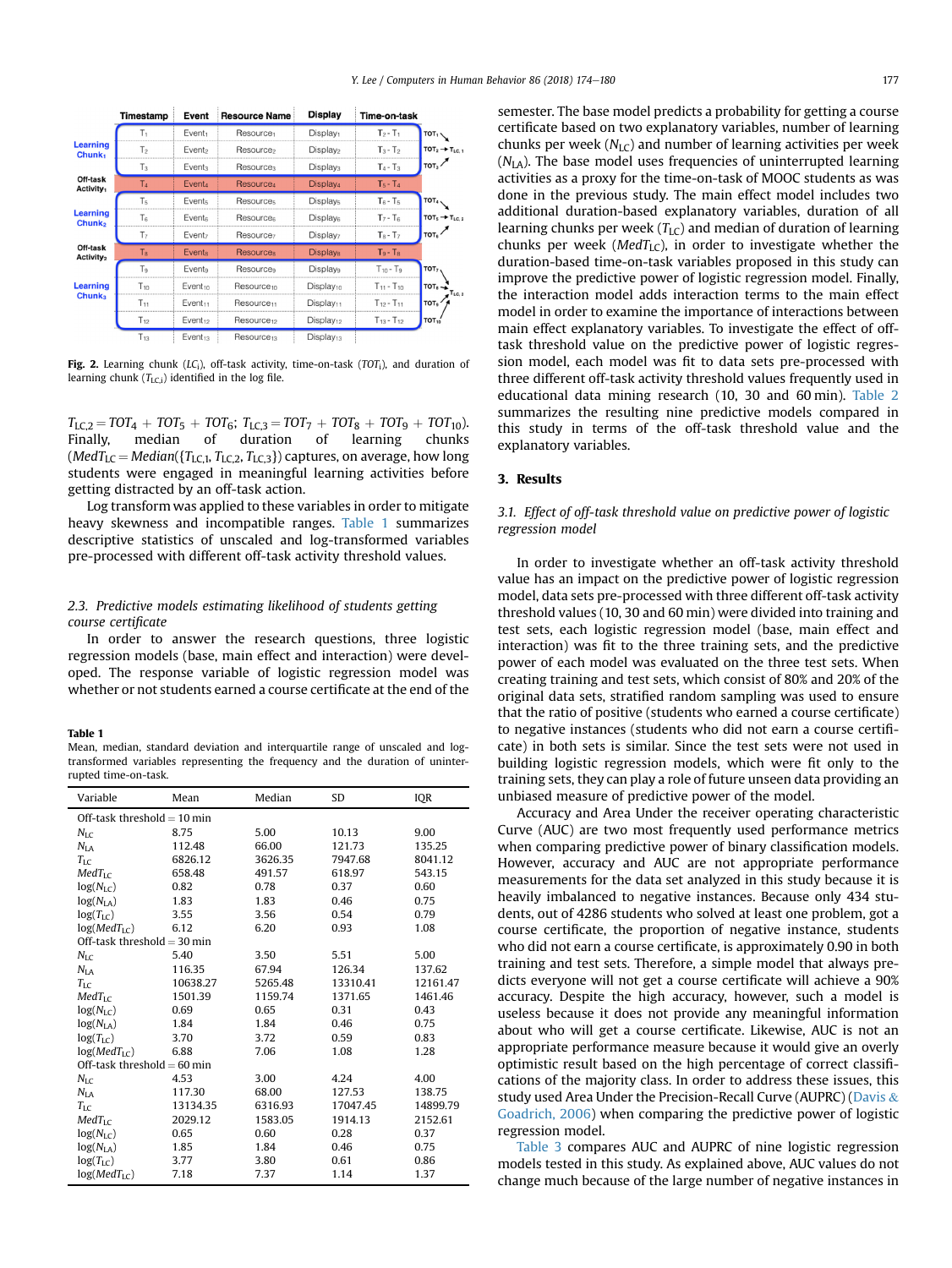<span id="page-4-0"></span>

| Table 2                                                |  |
|--------------------------------------------------------|--|
| Nine logistic regression models compared in the study. |  |

| Model          | Type        | Off-task Threshold  | Explanatory Variables                                                                                                                                                                                 |
|----------------|-------------|---------------------|-------------------------------------------------------------------------------------------------------------------------------------------------------------------------------------------------------|
| $M_1$          | Base        | $10 \,\mathrm{min}$ | $log(NLC)$ , $log(NLA)$                                                                                                                                                                               |
| M <sub>2</sub> | Base        | $30 \text{ min}$    | $log(NLC)$ , $log(NLA)$                                                                                                                                                                               |
| $M_{3}$        | Base        | $60 \text{ min}$    | $log(NLC)$ , $log(NLA)$                                                                                                                                                                               |
| $M_4$          | Main effect | $10 \text{ min}$    | $log(NLC)$ , $log(NLA)$ , $log(TLC)$ , $log(MedTLC)$                                                                                                                                                  |
| M <sub>5</sub> | Main effect | $30 \text{ min}$    | $log(N_{\rm LC})$ , $log(N_{\rm LA})$ , $log(T_{\rm LC})$ , $log(MedT_{\rm LC})$                                                                                                                      |
| M <sub>6</sub> | Main effect | 60 min              | $log(NLC)$ , $log(NLA)$ , $log(TLC)$ , $log(MedTLC)$                                                                                                                                                  |
| M <sub>7</sub> | Interaction | $10 \text{ min}$    | $log(N_{\rm LC})$ , $log(N_{\rm LA})$ , $log(T_{\rm LC})$ , $log(M_{\rm E}T_{\rm LC})$ , $log(N_{\rm LC})$ : $log(N_{\rm LC})$ , $log(T_{\rm LC})$ , $log(N_{\rm LC})$ ; $log(M_{\rm LC})$            |
| $M_{\rm R}$    | Interaction | $30 \text{ min}$    | $log(N_{\rm LC})$ , $log(N_{\rm LA})$ , $log(T_{\rm LC})$ , $log(M_{\rm LC})$ , $log(N_{\rm LC})$ ; $log(N_{\rm LA})$ , $log(N_{\rm LC})$ ; $log(T_{\rm LC})$ , $log(N_{\rm LC})$ ; $log(M_{\rm LC})$ |
| $M_{\rm Q}$    | Interaction | 60 min              | $log(N_{\rm LC})$ , $log(N_{\rm LA})$ , $log(T_{\rm LC})$ , $log(M_{\rm U})$ , $log(N_{\rm LC})$ : $log(N_{\rm LC})$ ; $log(N_{\rm LC})$ ; $log(T_{\rm LC})$ , $log(N_{\rm U})$ ; $log(M_{\rm U})$    |

Note. ":" in the explanatory variable name indicates an interaction between the corresponding main effect variables.

the data. All nine logistic regression models show a very similar AUC value ranging from 0.922 to 0.938 regardless of the off-task activity threshold value or the explanatory variables included in the model. On the other hand, AUPRC values are comparable only in the same model type (base, main effect and interaction). In addition, prediction models including more explanatory variables achieve a larger AUPRC value. On average, AUPRC of the main effect models is about 32% larger than that of the base models, indicating that the two duration-related time-on-task variables proposed in this study ( $T_{LC}$  and Med $T_{LC}$ ) are important in discriminating students who earned a course certificate from students who did not. On the other hand, the difference between main effect and interaction models is smaller. On average, AUPRC of the interaction models is approximately 4% larger than that of the main effect models.

## 3.2. Relationship between uninterrupted time-on-task and students' success in MOOC

This study elects to examine the importance of explanatory variables in the interaction model with 60-min threshold  $(M<sub>9</sub>)$  in relation to the student's success in getting a course certificate because this model achieved the largest AUPRC value. The results from logistic regression analysis suggest that the more learning activities ( $N_{LA}$ ) and learning chunks ( $N_{LC}$ ) students have and the longer their average learning chunk ( $MedT_{LC}$ ) is, the more likely they will earn a course certificate; when  $log(N_{LA})$ ,  $log(N_{LC})$  and  $log(MedT_{LC})$  increase by one standard deviation, the log odds of students getting a course certificate increase by 2.27, 1.37 and 0.62, respectively (see Table 4).

Of three interactions, only the interaction between number of learning chunks per week and number of learning activities per week,  $log(N_{LC})$ : $log(N_{LA})$ , is statistically significant. The large, negative value of the interaction coefficient indicates that students are less likely to get a course certificate if they are engaged in many learning activities in a large number of learning chunks. Rather, their chance of getting a course certificate will increase when they are engaged in many learning activities in fewer learning chunks. This is a sensible result because number of learning chunks is also

| Table 3                                                                  |  |
|--------------------------------------------------------------------------|--|
| AUC and AUPRC of nine logistic regression models compared in this study. |  |

| Model          | AUC.  | <b>AUPRC</b> |
|----------------|-------|--------------|
| $M_1$          | 0.925 | 0.547        |
| M <sub>2</sub> | 0.923 | 0.522        |
| $M_{3}$        | 0.922 | 0.517        |
| $M_4$          | 0.935 | 0.701        |
| M <sub>5</sub> | 0.931 | 0.696        |
| M <sub>6</sub> | 0.932 | 0.692        |
| M <sub>7</sub> | 0.936 | 0.704        |
| $M_8$          | 0.934 | 0.731        |
| M <sub>9</sub> | 0.938 | 0.739        |

#### Table 4

| Summary of logistic regression analysis for variables predicting students' success in |  |  |  |
|---------------------------------------------------------------------------------------|--|--|--|
| getting a course certificate.                                                         |  |  |  |

| 1.37<br>log(N <sub>LC</sub> )<br>0.33<br>log(N <sub>I A</sub> )<br>2.27<br>0.32<br>$log(T_{1c})$<br>0.78<br>0.078<br>0.44<br>$log(MedT_{1C})$<br>0.62<br>0.24<br>$log(NLC)$ : $log(NLA)$<br>$-1.45$<br>0.25 | $< 0.0001$ <sup>*</sup><br>$< 0.0001$ <sup>*</sup><br>$0.011$ <sup>*</sup><br>$< 0.0001$ <sup>*</sup> |
|-------------------------------------------------------------------------------------------------------------------------------------------------------------------------------------------------------------|-------------------------------------------------------------------------------------------------------|
| $log(NLC)$ : $log(TLC)$<br>0.30<br>0.24<br>0.21<br>$log(N1C)$ : $log(MedT1C)$<br>0.24<br>0.12<br>0.16                                                                                                       |                                                                                                       |

Note.  $\mathbb{R}^p$  < .05; ":" in the explanatory variable name indicates an interaction between the corresponding main effect variables.

proportional to the frequency of off-task activities and students are less likely to be engaged in meaningful learning when they are frequently distracted by other tasks.

Of three interactions, only the interaction between number of learning chunks per week and number of learning activities per week,  $log(N_{\text{LC}})$ : $log(N_{\text{LA}})$ , is statistically significant. The large, negative value of the interaction coefficient indicates that students are less likely to get a course certificate if they are engaged in many learning activities in a large number of learning chunks. Rather, their chance of getting a course certificate will increase when they are engaged in many learning activities in fewer learning chunks. This is a sensible result because number of learning chunks is also proportional to the frequency of off-task activities and students are less likely to be engaged in meaningful learning when they are frequently distracted by other tasks.

## 4. Discussion and future works

Uninterrupted time-on-task is closely related to Self-Regulated Learning (SRL) because it involves allocating time and effort to improve learning performance. Students with higher SRL ability would have longer time-on-task that is uninterrupted by off-task activities than students who do not possess enough SRL ability. Previous studies found that SRL is important for students to be successful especially in the computer-based learning environment where there is no instructor or peers who can guide and support their learning processes [\(Puzziferro, 2008; Sun](#page-6-0) & [Rueda, 2011\)](#page-6-0). These studies used survey instruments, such as Motivated Strategies for Learning Questionnaire (MSLQ) [\(Duncan](#page-6-0) & [McKeachie,](#page-6-0) [2005](#page-6-0)), which include questions measuring SRL ability of students (e.g., I make good use of study time for this course). However, selfreported survey instruments may not be able to estimate uninterrupted time-on-task accurately because they are relying on students' perception of their self-regulatory processes aggregated over more than one learning activity [\(Zimmerman, 2008\)](#page-6-0). One contribution of this study is that it operationalized SRL ability of students in terms of observable learning behaviors and examined how these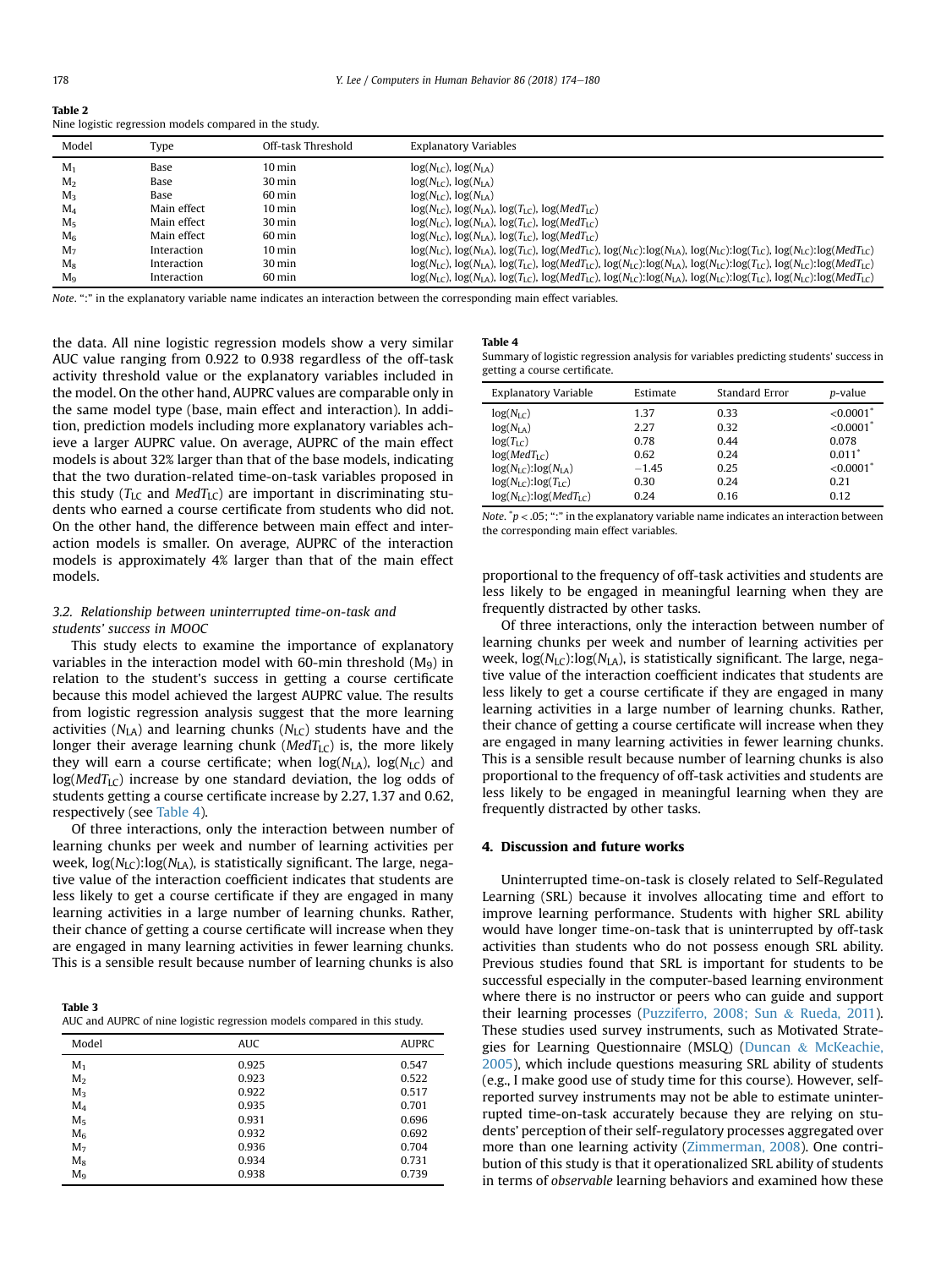<span id="page-5-0"></span>learning behaviors are correlated with the academic performance of students by analyzing log files of a computer-based learning environment.

This study found that students who did more learning activities and had more and longer learning chunks per week were more likely to get a course certificate, which is not a surprising result. However, what is interesting is the interaction between number of learning activities and number of learning chunks per week; the likelihood of getting a course certificate increases when the same number of learning activities occurred in fewer learning chunks. Since most LMS provide statistics on how many times students accessed a specific learning resource in the course, number of learning activities students are engaged in (e.g., number of clicks on the Web page containing a specific instructional material) is often used as a proxy for their time-on-task. The findings from this study suggest that frequency of learning activities alone does not provide enough information about how students self-regulate their learning and their time-on-task. Rather, it is important to examine how learning activities are grouped to form more meaningful learning experiences as students are interacting with learning resources in the computer-based learning environment.

In most MOOCs (and other learning environments), important learning activities have a due date and time. For instance, students taking 8.MReVx were required to complete all assigned learning activities by Sunday at midnight each week. A recent study that examined a problem completion rate of students enrolled in a MOOC found that students who were able to successfully complete the course started working on their weekly homework problems very early [\(Lee, Y, 2018\)](#page-6-0), suggesting that uninterrupted time-ontask of students may change over the one-week assignment cycle. Thus, as a future work, it would be meaningful to investigate whether incorporating daily uninterrupted time-on-task into the prediction model can improve its predictive power.

This study focused on the relationship between the amount of uninterrupted time-on-task and students' success in acquiring a course certificate in the MOOC. Although getting a course certificate is important, especially from the perspective of MOOC instructors and providers, not all people take MOOCs to earn a certificate ([Kizilcec, Piech,](#page-6-0) & [Schneider, 2013\)](#page-6-0). Therefore, it would be important to investigate how uninterrupted time-on-task is related to other variables of success, such as participation in discussion or problem solving in subsequent weeks. Similarly, it would be interesting to compare uninterrupted time-on-task of students having a different intention of enrollment.

In this study, the variables representing uninterrupted time-ontask were averaged over weeks. As a result, these variables do not capture how uninterrupted time-on-task of MOOC students are changing over the course of the semester. As a future work, we plan to extend the statistical model developed in this study into a multilevel model in which regression coefficients vary by week. By comparing logistic regression coefficients from each week, we will be able to better understand how the effect of uninterrupted timeon-task changes over time, and how it is related to the success of students in the MOOC.

#### 5. Limitations of study

Learning is a complex cognitive activity that can take many different forms depending on the subject matter. Solving homework and quiz problems on the physics concepts covered each week was the most important learning activity for students enrolled in the MOOC examined in this study. Although problem solving is not limited to mathematics and science, because any higher-order thinking can be considered a problem solving activity ([Veresov, 2004, 2010; Vygotsky, 2012](#page-6-0)), solving mathematics or science problems in the computer-based learning environment is different from applying higher-order thinking skills in other subject domains, such as literature or social studies, emphasizing different pedagogies (e.g., socio-constructivism). First of all, mathematics or science problems students are trying to solve in MOOCs almost always have one correct answer whereas problem solving in other subject domains may have more than one correct answer. Second, while solving mathematics or science problems in MOOCs, students are allowed to submit their answer only a few times, and their incorrect answers are often penalized, which is usually not the case in solving problems in other subject domains. In MOOCs on mathematics or science, moreover, students are expected to solve problems without getting external helps because of the honor code of MOOCs. On the other hand, students enrolled in MOOCs on literature or social studies are expected to develop their understanding by engaging in meaningful discussions with their peers and the instructor. Problem solving in this case must be studied in connection with higher mental functions, such as abstract thinking, logical memory and voluntary attention [\(Veresov, 2004, 2010;](#page-6-0) [Vygotsky, 2012\)](#page-6-0), by carefully observing the entire learning processes of students. Consequently, the findings from this study may not be generalized to other subject domains in which collaboration with other people are encouraged because different learning activities and pedagogies would affect how students interact with learning resources in MOOCs.

In this study, only 434 out of 12,981 registrants were able to get a course certificate, which falls on the lower end of the range of completion rates [Jordan \(2015\)](#page-6-0) reported in her study. Since students taking MOOCs with a higher completion rate may show different learning behaviors, the findings from this study may not be applicable to such MOOCs, either. It would be interesting to conduct a similar study examining uninterrupted time-on-task of students who are learning in the MOOC with a higher completion rate.

In determining uninterrupted time-on-task, this study used offtask activity threshold values frequently used in educational data mining research (10, 30 and 60 min). Since the choice of these values is not based on a strong theoretical foundation, care should be taken when interpreting the findings from this study. Depending on the nature of content knowledge being acquired and the pedagogies employed in the course, different off-task activity threshold values could result in an optimal predictive power of the model. More in-depth replication studies in different subject domains are warranted to better understand the effect of off-task activity threshold values on the predictive power of the model incorporating uninterrupted time-on-task as a predictor variable.

#### Acknowledgement

The author thanks Prof. David Pritchard at MIT for providing the log files of 8.MReVx analyzed in this study.

#### References

- Allen, G. J., Lerner, W. M., & Hinrichsen, J. J. (1972). Study behaviors and their relationships to test anxiety and academic performance. Psychological Reports, 30(2), 407-410. [http://doi.org/http://doi.org/10.2466/pr0.1972.30.2.407.](http://doi.org/http://doi.org/10.2466/pr0.1972.30.2.407)
- Ba-Omar, H., & Petrounias, I. (2007). A framework for using Web usage mining to personalise e-learning. In Proceedings of the seventh IEEE international conference on advanced learning technologies (pp. 937-938). [http://doi.org/http://doi.](http://doi.org/http://doi.org/10.1109/ICALT.2007.13) [org/10.1109/ICALT.2007.13](http://doi.org/http://doi.org/10.1109/ICALT.2007.13).
- [Breslow, L., Pritchard, D. E., DeBoer, J. D., Stump, G. S., Ho, A. D., & Seaton, D. T.](http://refhub.elsevier.com/S0747-5632(18)30207-3/sref3) [\(2013\). Studying learning in the worldwide classroom: Research into edX's](http://refhub.elsevier.com/S0747-5632(18)30207-3/sref3) first MOOC. [Research Practice in Assessment, 8](http://refhub.elsevier.com/S0747-5632(18)30207-3/sref3), 13-[25](http://refhub.elsevier.com/S0747-5632(18)30207-3/sref3).
- [Carroll, J. B. \(1963\). A model of school learning.](http://refhub.elsevier.com/S0747-5632(18)30207-3/sref4) Teachers College Record, 64(8), [723](http://refhub.elsevier.com/S0747-5632(18)30207-3/sref4)–733
- Cho, M.-H., & Shen, D. (2013). Self-regulation in online learning. Distance Education, 34(3), 290-301. <http://doi.org/10.1080/01587919.2013.835770>.